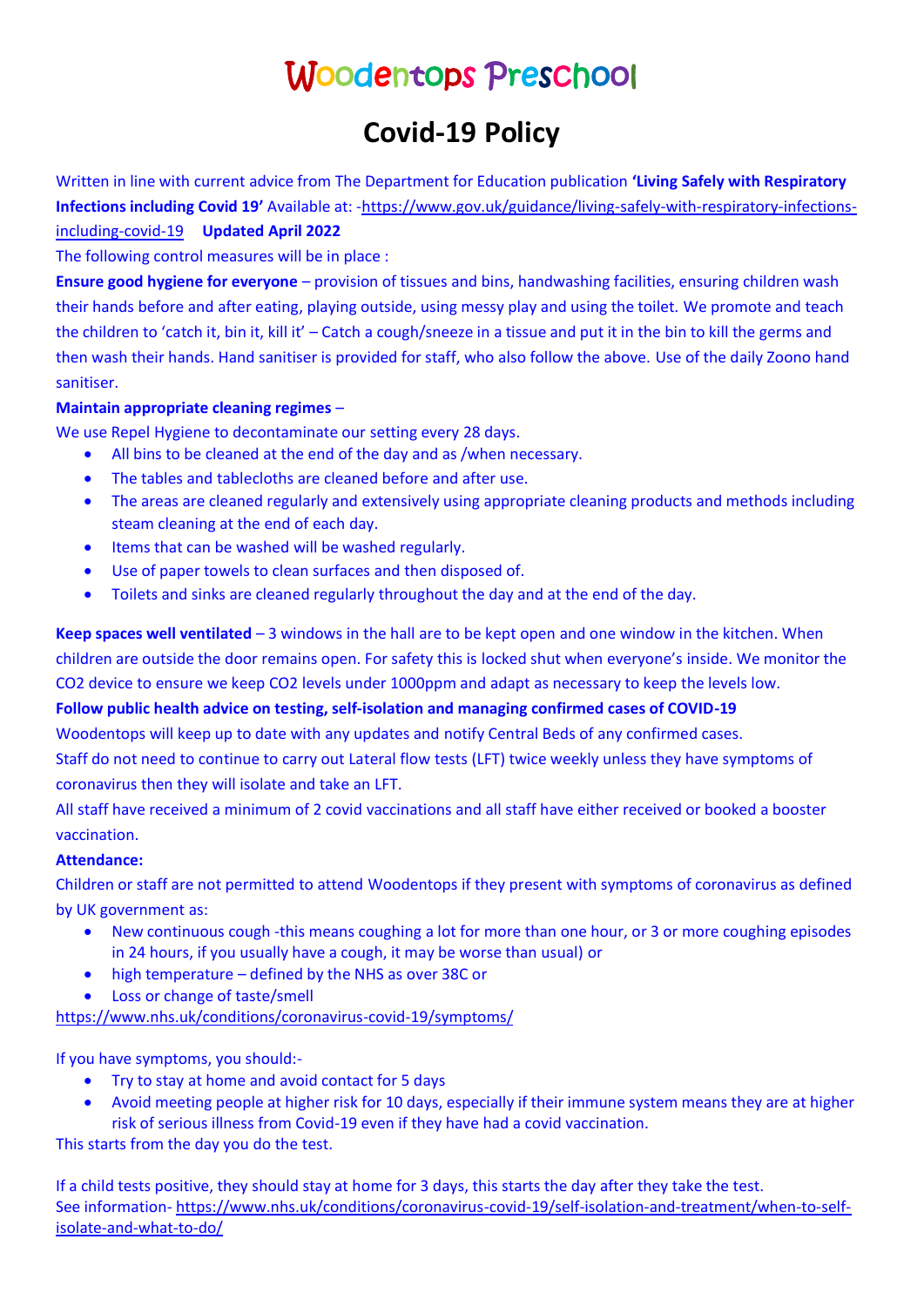#### **If a child becomes ill with symptoms whilst at Woodentops, the following procedure will be carried out:**

The child will be separated from others and looked after by 1 member of staff in the office area with the patio door open. The adult will put on – Disposable gloves, A face covering and a disposable apron.

The child's parents will be contacted and asked to collect their child as soon as possible. Advice will be given to the parent regarding self-isolation and testing procedures. The office area where the child has been, will be cleaned immediately after the child has left the setting.

The staff member will dispose of the apron and gloves and change their clothing.

The whole of the setting will be cleaned at the end of the day in addition to our increased cleaning schedule throughout the remainder of the day.

**If a member of staff becomes ill with symptoms whilst at Woodentops the following procedure will be carried out**: The staff member will be asked to collect their belongings and to leave the premises as soon as possible. This may mean a short wait to allow time for management to ensure there are sufficient adults to care safely for the children. In this instance the staff member will be asked to isolate in the office area with the patio door open. Advice will be given to the member of staff regarding self-isolation and testing procedures. The area where the staff member has been waiting will be deep cleaned immediately after the staff member has left the setting. The whole of the setting will be deep cleaned at the end of the day in addition to our increased cleaning schedule throughout the remainder of the day.

To ensure the safety of all children and staff we ask anyone who has symptoms to do an LFT for Coronavirus.

If the child or member of staff tests negative to the LFT test, they can continue to come in to Woodentops if they are well enough to join in the activities.

If positive, please inform us so that we can keep a record in the event of any further cases and they must follow government guidelines of isolating and follow the government guidance of 3 days isolating and only returning to Woodentops once well enough to join in the activities.

<https://www.gov.uk/guidance/people-with-symptoms-of-a-respiratory-infection-including-covid-19>

We must notify Central Bedfordshire local Authority of any positive cases.

#### **Outbreaks**

Thresholds-

For most education and childcare settings, these include:

- a higher than previously experienced and/or rapidly increasing number of staff or student absences due to COVID-19 infection
- evidence of severe disease due to COVID-19, for example if a pupil, student, child or staff member is admitted to hospital due to COVID-19
- a cluster of cases where there are concerns about the health needs of vulnerable staff or students within the affected group

We follow our 'Outbreak' plan as follows:

In the event of the above thresholds being reached we will review our testing, ventilation and hygiene measures. This may include but is not limited to the use of an external cleaning company, spending more time outdoors, serving snacks to the children rather than the children choosing, increased supervision on handwashing, removal of equipment that cannot be cleaned easily eg fabrics, cushions.

Additional public health advice will be sought by contacting the Department of education helpline (0800 046 8687, option 1)

#### **Staffing**